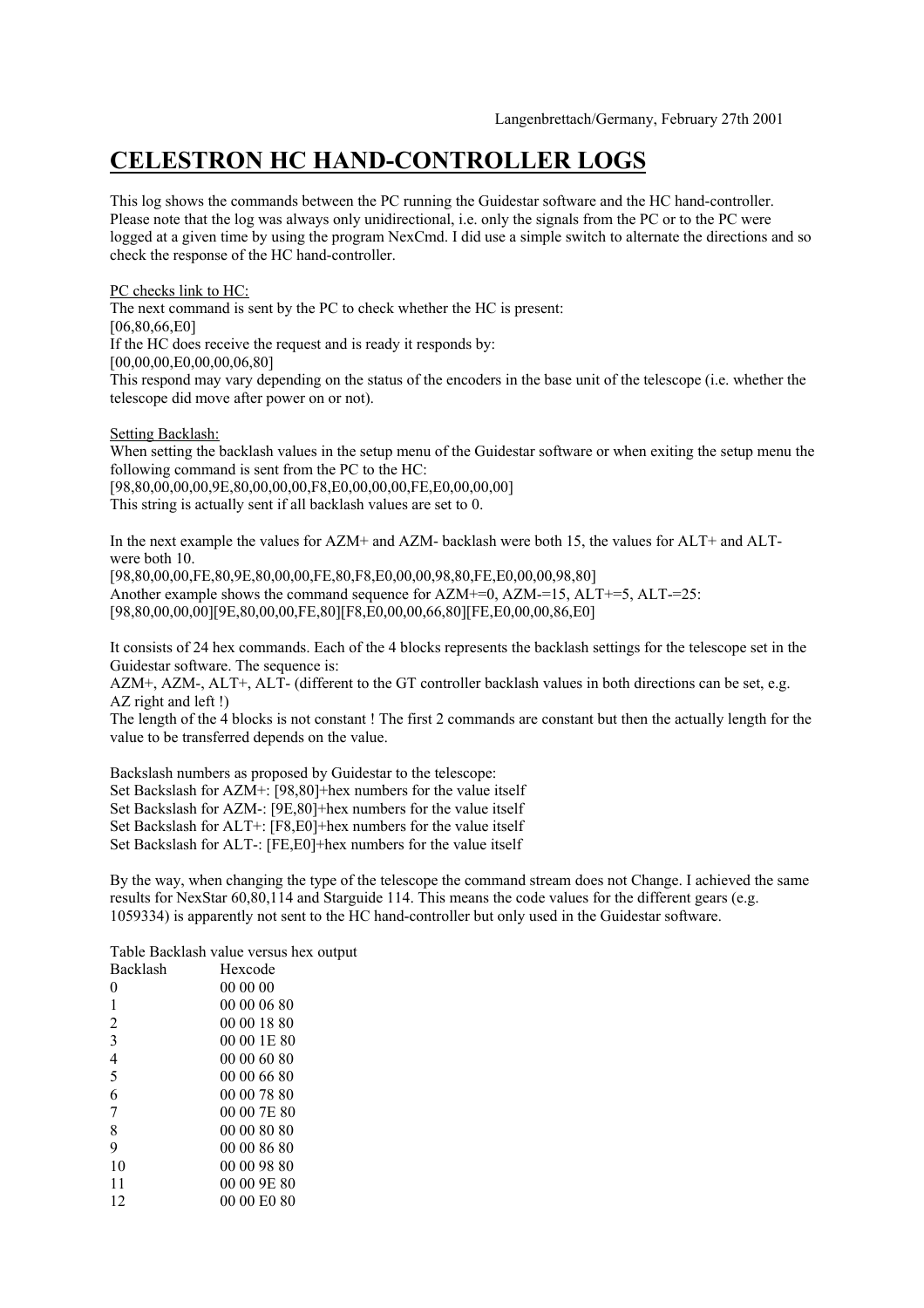| 13       | 00 00 E6 80                                           |
|----------|-------------------------------------------------------|
| 14       | 00 00 F8 80                                           |
| 15       | 00 00 FE 80                                           |
| 16       | 00 00 00 E0                                           |
| 17       | 00 00 06 E0                                           |
| 18       | 00 00 18 E0                                           |
| 19       | 00 00 1E E0                                           |
| 20       | 00 00 60 E0                                           |
| 21       | 00 00 66 E0                                           |
| 22       | 00 00 78 E0                                           |
| 23       | 00 00 7E E0                                           |
| 24       | 00 00 80 E0                                           |
| 25       | 00 00 86 E0                                           |
| 26       | 00 00 98 E0                                           |
| 27       | 00 00 9E E0                                           |
| 28       | 00 00 E0 E0                                           |
| 29       | 00 00 E6 E0                                           |
| 30       | 00 00 F8 E0                                           |
| 31       | 00 00 FE E0                                           |
| 32       | 00 00 00 F8 ??? maybe a bug !? same value as for 46 ! |
| 33       | 00 00 06 86                                           |
| 34       | 00 00 18 86                                           |
| 35       | 00 00 1E 86                                           |
| $\cdots$ |                                                       |
| 46       | 00 00 F8 86                                           |
| 47       | 00 00 FE 86                                           |
| 48       | 00 00 00 F8                                           |
| 49       | 00 00 06 F8                                           |
| 50       | 00 00 18 F8                                           |
| <br>63   | 00 00 FE F8                                           |
| 64       | 00 00 00 FE                                           |
| 65       | 00 00 06 98 ???                                       |
|          |                                                       |

The last 2 bytes are non consistent ... they seem to be inconsistent for some values. I tried 2 different configurations: running Starguide at COM1 and NexSim to check the outputs on COM3 both simultaneously and Starguide on one PC and NexCmd to monitor on another PC.

So we can see that the 5th and the 6th byte repeat with an offset of 16 (hex). Looking at the binary values of this 2 bytes the following table can be set up:

| Backlash       | hex            | dec | oct              | bin      |
|----------------|----------------|-----|------------------|----------|
| $\theta$       | 00             | 0   | $\boldsymbol{0}$ | 00000000 |
| 1              | 06             | 6   | 6                | 00000110 |
| $\overline{c}$ | 18             | 24  | 30               | 00011000 |
| 3              | 1E             | 30  | 36               | 00011110 |
| $\overline{4}$ | 60             | 96  | 140              | 01100000 |
| 5              | 66             | 102 | 146              | 01100110 |
| 6              | 78             | 120 | 170              | 01111000 |
| 7              | 7Ε             | 126 | 176              | 01111110 |
| 8              | 80             | 128 | 200              | 10000000 |
| 9              | 86             | 134 | 206              | 10000110 |
| 10             | 98             | 152 | 230              | 10011000 |
| 11             | 9E             | 158 | 236              | 10011110 |
| 12             | E <sub>0</sub> | 224 | 340              | 11100000 |
| 13             | E <sub>6</sub> | 230 | 346              | 11100110 |
| 14             | F8             | 248 | 370              | 11111000 |
| 15             | FE             | 254 | 376              | 11111110 |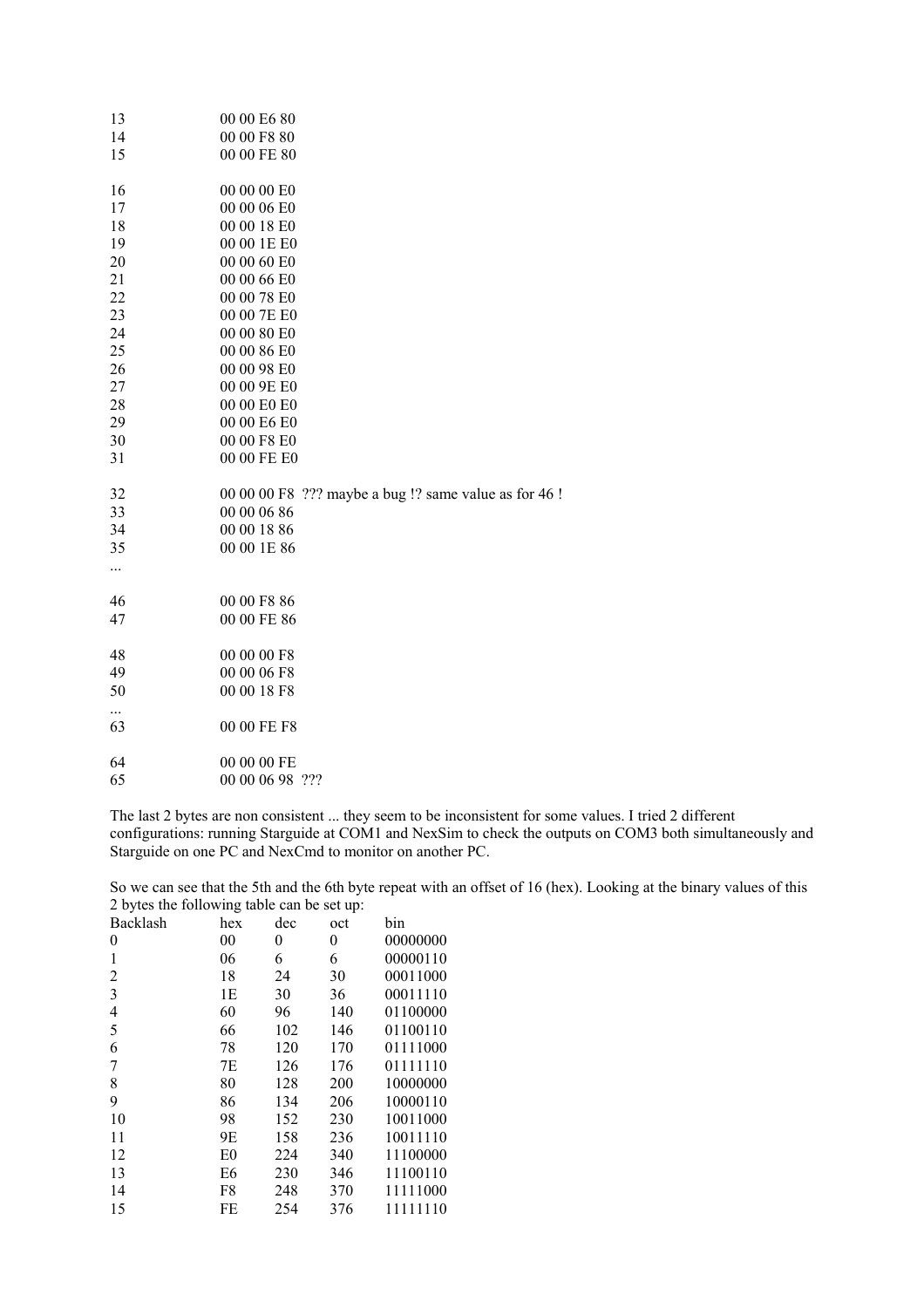So we can see, the last bit is always 0, counting up from zero there are 2 bits used instead of just 1 bit. A somewhat logic structure is visible but not completely consistent.

Alignment:

Next during the alignment process the Guidestar software asks the user to level the tube. When done the user will hit a button and the PC sends:

[7E,E0]

Then the software asks the user to point the OTA to north. When done the user will hit a button and the PC sends:

[1E,80]

Now the Guidestar software will send the command "slew to the first alignment star" to the HC: [18,80,1E,80,E0,E6,E0,E0,78,E0,18,80,78,F8,86,98] During slewing the PC polls the HC with [E6,80] and as long the slewing is not finished the HC answers with [00] Once the slewing is finished the HC will answer to the polling command with [FE]

The same procedure will follow for the 2nd alignment star.

Reading the position of the telescope:

After the alignment is finished the PC will poll the HC hand-controller continuously by sending [E6,80,66,E0] The HC hand-controller will answer with the position of the telescope i.e. the encoder values, e.g. [78,80,80,18,66,FE,06,60,66,98,E0] or e.g. [E0,80,18,F8,FE,18,80,9E,86,98,FE] or e.g. [00,06,80,86,F8][00,7E,80,78,80] [00,06,80,86,F8][00,98,66,18] here I only changed ALT not AZM [00,06,80,86,F8][06,80,98,18,1E,FE] slewing ALT further up [00,06,80,86,F8][18,80,FE,60,1E,E6] slewing ALT even further up [78,60,78,66,66][18,80,FE,60,1E,E6] now only AZM changed counter clockwise

So apparently the length of the response differs again depending on the information to be transmitted. However it is unclear to me how the PC will recognize when the AZM value ends and the ALT value starts ???

Tracking on/off: If you disable tracking in the Guidestar software the following command is sent from the PC: [78,80,00,00,00,98,E0,00,00,00] The HC will not answer/confirm this command.

Once the alignment procedure is successfully done, tracking can be enabled and the PC will send the following command to the HC:

[78,80,00,00,00,FE,98,E0,00,00,60,80]

Goto command:

If a new object is selected and the Goto command button pressed the PC sends the following command to the HC hand-controller:

[18,80,7E,80,06,38,E0,E0,78,E0,18,80,7E,1E,60]

The telescope starts slewing and as during the alignment procedure will respond to the poll command [E6,80]

with

[00]

as long as slewing is not completed. The HC hand-controller will change the speed during approach on its own. No special command is sent by the PC during that time.

After slewing is completed the HC answers the polling command with